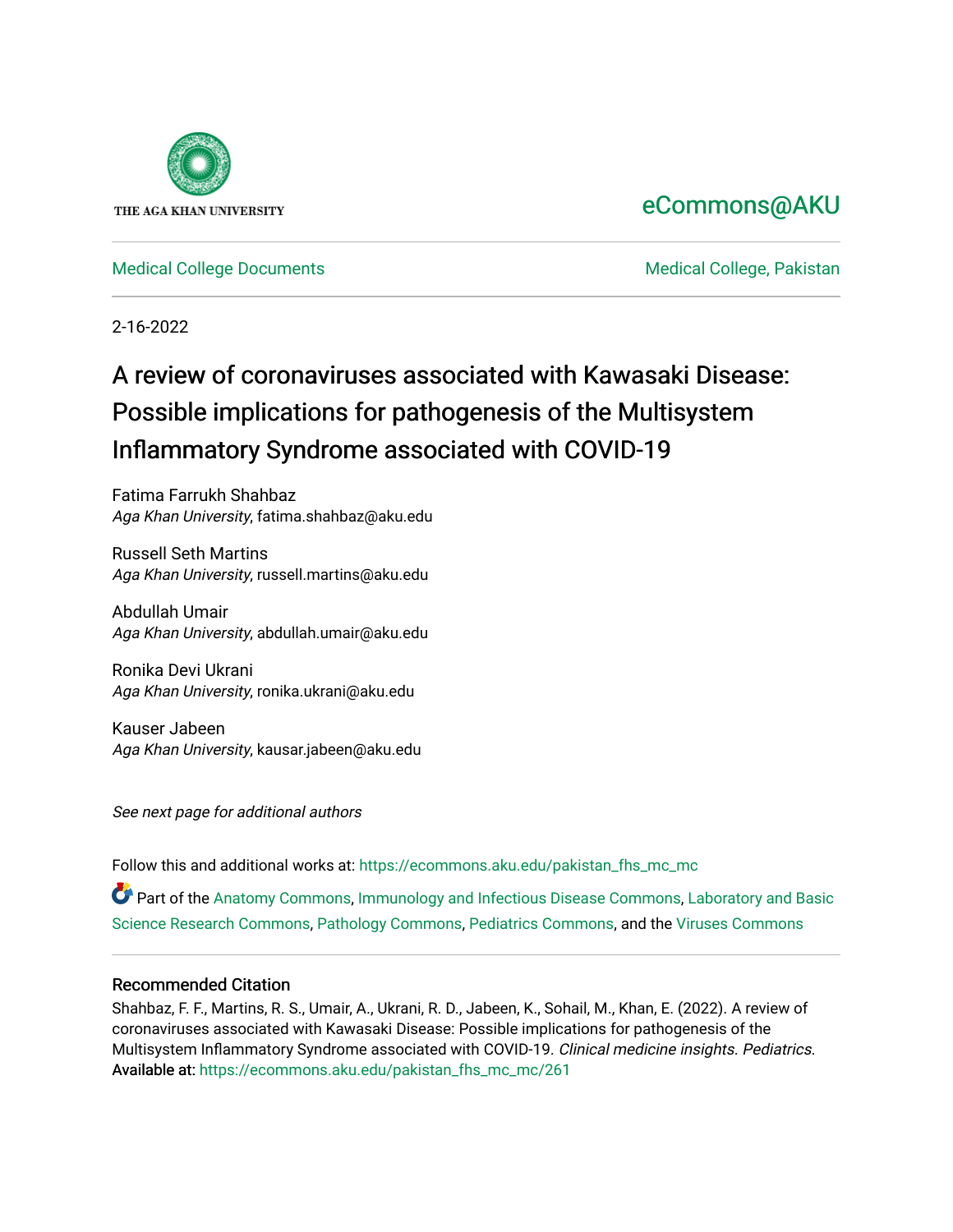# Authors

Fatima Farrukh Shahbaz, Russell Seth Martins, Abdullah Umair, Ronika Devi Ukrani, Kauser Jabeen, M Rizwan Sohail, and Erum Khan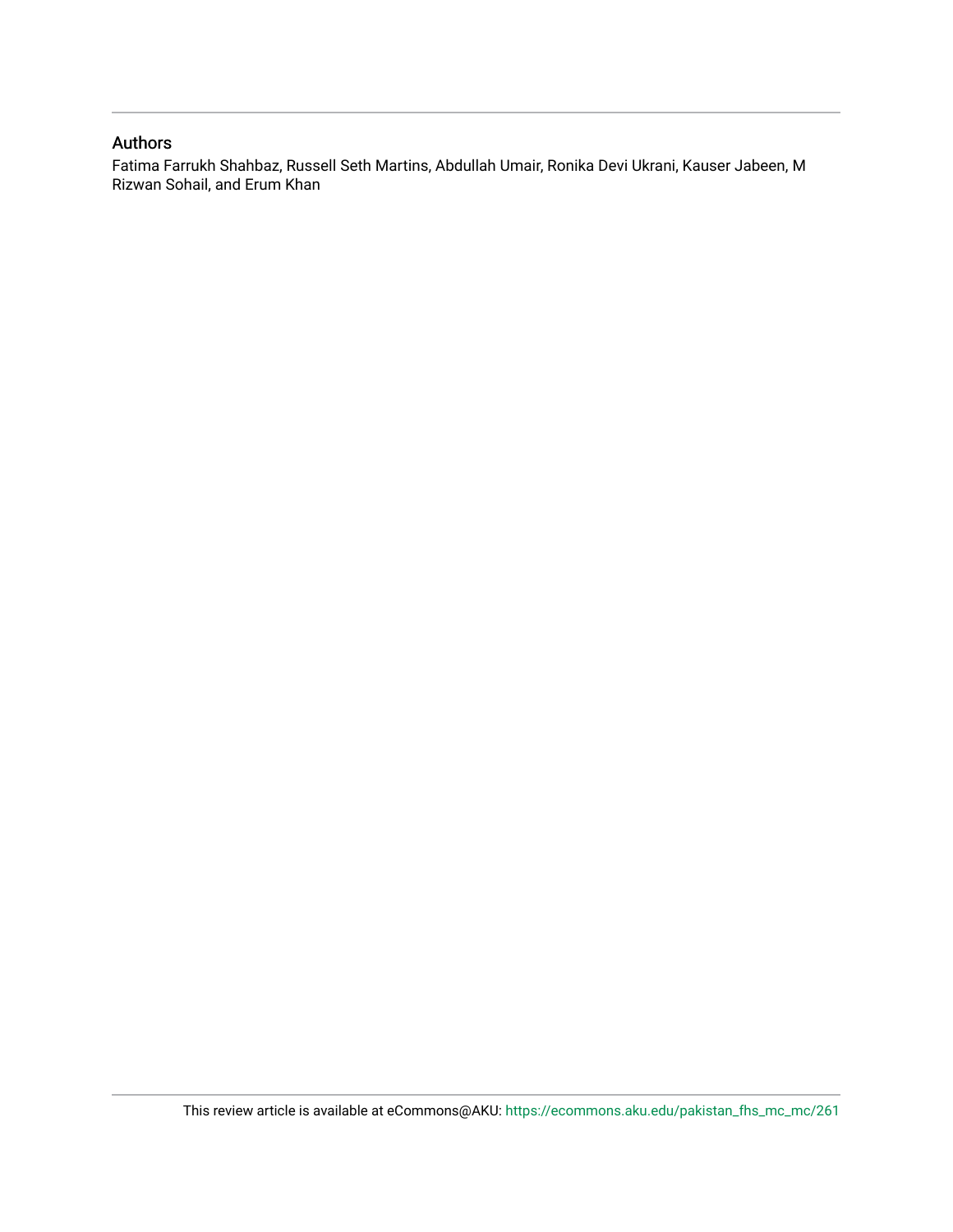# **A Review of Coronaviruses Associated With Kawasaki Disease: Possible Implications for Pathogenesis of the Multisystem Inflammatory Syndrome Associated With COVID-19**

Fatima Farrukh Shahbaz<sup>1</sup> , Russell Seth Martins<sup>1</sup>, Abdullah Umair<sup>1</sup>, Ronika Devi Ukrani<sup>1</sup> , Kausar Jabeen<sup>2</sup>, M Rizwan Sohail<sup>3</sup> and Erum Khan4

1Medical College, Aga Khan University Hospital, Karachi, Pakistan. 2Section of Microbiology, Department of Pathology and Laboratory Medicine, Aga Khan University Hospital, Karachi, Pakistan. 3Mayo Clinic College of Medicine and Science, Rochester, MN, USA. 4Section of Microbiology, Department of Pathology and Laboratory Medicine, Aga Khan University Hospital, Karachi, Pakistan.

Clinical Medicine Insights: Pediatrics Volume 16: 1–12 © The Author(s) 2022 Article reuse guidelines: [sagepub.com/journals-permissions](https://uk.sagepub.com/en-gb/journals-permissions) DOI: 10.1177/11795565221075319 **SSAGE** 

**ABSTRACT:** Multisystem Inflammatory Syndrome in Children (MIS-C), representing a new entity in the spectrum of manifestations of COVID-19, bears symptomatic resemblance with Kawasaki Disease (KD). This review explores the possible associations between KD and the human coronaviruses and discusses the pathophysiological similarities between KD and MIS-C and proposes implications for the pathogenesis of MIS-C in COVID-19. Since 2005, when a case-control study demonstrated the association of a strain of human coronavirus with KD, several studies have provided evidence regarding the association of different strains of the human coronaviruses with KD. Thus, the emergence of the KD-like disease MIS-C in COVID-19 may not be an unprecedented phenomenon. KD and MIS-C share a range of similarities in pathophysiology and possibly even genetics. Both share features of a cytokine storm, leading to a systemic inflammatory response and oxidative stress that may cause vasculitis and precipitate multi-organ failure. Moreover, antibody-dependent enhancement, a phenomenon demonstrated in previous coronaviruses, and the possible superantigenic behavior of SARS-CoV-2, possibly may also contribute toward the pathogenesis of MIS-C. Lastly, there is some evidence of complement-mediated microvascular injury in COVID-19, as well as of endotheliitis. Genetics may also represent a possible link between MIS-C and KD, with variations in FcγRII and IL-6 genes potentially increasing susceptibility to both conditions. Early detection and treatment are essential for the management of MIS-C in COVID-19. By highlighting the potential pathophysiological mechanisms that contribute to MIS-C, our review holds important implications for diagnostics, management, and further research of this rare manifestation of COVID-19.

**Keywords:** MIS-C, Kawasaki-like disease, PIMS-TS, SARS-CoV-2, human coronaviruses

**RECEIVED:** December 22, 2020. **ACCEPTED:** December 24, 2021.

**Type:** Review

**FUNDING:** The author(s) received no financial support for the research, authorship, and/or publication of this article.

**Declaration of Conflicting Interests:** The author(s) declared no potential conflicts of interest with respect to the research, authorship, and/or publication of this article.

**CORRESPONDING AUTHOR:** Erum Khan,Section of Microbiology, Department of<br>Pathology and Laboratory Medicine, Aga Khan University Hospital, Stadium Road, Karachi<br>74800, Pakistan. Email: [erum.khan@aku.edu](mailto:erum.khan@aku.edu)

# **Background**

On May 14, 2020, the CDC issued an advisory regarding a disease with similar symptoms to Kawasaki Disease (KD) in pediatric patients exposed to SARS-CoV-2 (severe acute respiratory syndrome coronavirus 2). However, despite being life-threatening, the disease is considered a rare complication of SARS-CoV-2 infection.1 The WHO classified this Kawasaki-like disease as "multisystem inflammatory syndrome in children and adolescents temporally related to COVID-19 (MIS-C)" (also known as Pediatric Multisystem Inflammatory Syndrome temporally associated with SARS-CoV-2; PIMS-TS).2 With the COVID-19 (coronavirus disease 2019) pandemic looming large, the emergence of MIS-C has brought renewed attention and interest to KD.<sup>1</sup>

While the specifics are yet unknown, the pathogenesis of KD is commonly thought to involve a post-infectious etiology.3 It has been repeatedly hypothesized that there exists a connection between respiratory viruses and Kawasaki Disease,4 with positive viral polymerase chain reaction (PCR)

results frequently seen in KD patients.<sup>5</sup> Moreover, some studies propose the existence of a hitherto unidentified respiratory virus (the "KD agent").4,6 The viral theory of KD pathogenesis is supported by the epidemiological, clinical, histopathological, and laboratory features of KD.<sup>3</sup> One group of respiratory viruses mentioned in association with Kawasaki-like symptoms are the human coronaviruses (HCoVs).7 Moreover, though KD and MIS-C are separate entities that differ when it comes to age and geographic areas, similarities exist in how they present clinically, as is summarized in Table 1. This review summarizes the literature exploring the association and commonalities between KD and the human coronaviruses and discusses the implications for the pathogenesis of MIS-C in COVID-19.

# **The Human Coronaviruses and KD**

In 2005, Esper et al<sup>7</sup> reported a possible association of a strain of HCoV-NL63 (termed New Haven Coronavirus) with KD in a case-control study of 11 KD patients and 22 controls

60 G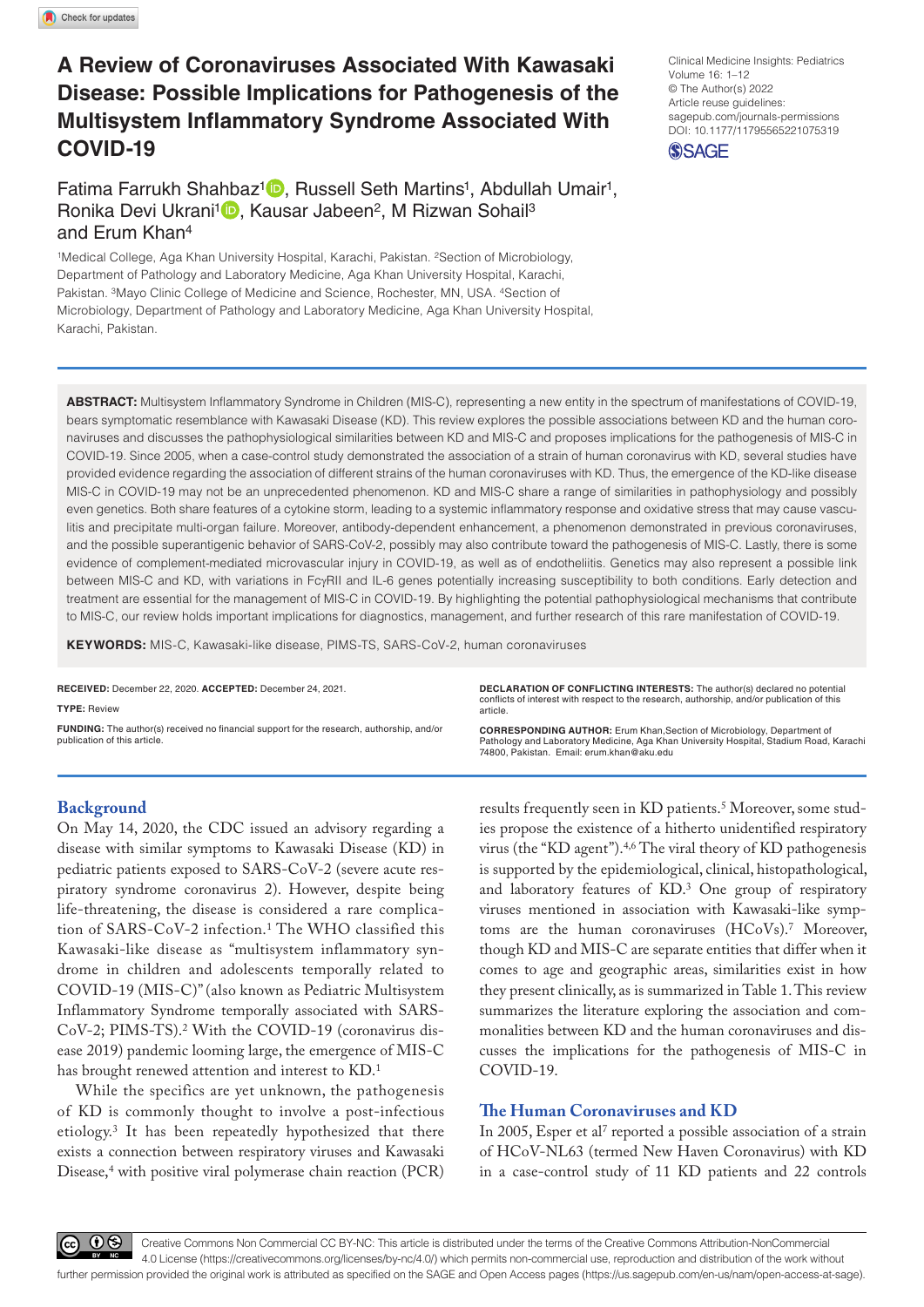|                                       | MIS-C                                                                                                      | <b>KD</b>                                                                                                           |
|---------------------------------------|------------------------------------------------------------------------------------------------------------|---------------------------------------------------------------------------------------------------------------------|
| Age                                   | 0-19 years <sup>8</sup> (median age $8-9^9$ )                                                              | $<$ 5 years <sup>3</sup> (median age 3 <sup>9</sup> )                                                               |
| Geographic Area                       | Europe, North America, South America <sup>9</sup>                                                          | Asia (Japan, South Korea, Taiwan) <sup>3</sup>                                                                      |
| Clinical similarities <sup>8,10</sup> | Fever $\geqslant$ 3 days                                                                                   | Fever $\geqslant$ 5 days                                                                                            |
|                                       | Rash                                                                                                       | Polymorphous rash                                                                                                   |
|                                       | Bilateral non-purulent conjunctivitis                                                                      | Bilateral non-purulent conjunctivitis                                                                               |
|                                       | Mucocutaneous inflammation signs (oral, hands,<br>feet)                                                    | Oral mucous membrane changes (cracked and<br>erythematous lips, strawberry tongue)                                  |
|                                       | Cardiovascular: Features of myocardial dysfunction,<br>pericarditis, valvulitis, or coronary abnormalities | Changes in extremities (erythema of hands and feet,<br>desquamation)                                                |
|                                       | Gastrointestinal: Diarrhea, vomiting, abdominal pain                                                       | Cardiovascular: Coronary artery abnormalities, decreased<br>LV function, mitral regurgitation, pericardial effusion |
|                                       |                                                                                                            | Gastrointestinal: Diarrhea, nausea, vomiting, abdominal<br>pain                                                     |

**Table 1.** Similarities and differences in MIS-C and KD.

Abbreviations: KD, Kawasaki disease; LV, left ventricle; MIS-C, multisystem inflammatory syndrome related to COVID-19.

(72.7% of KD patients NL63+ vs 4.5% of controls NL63+; *P*=.015).Subsequently, though several case-control studies have explored the association of coronaviruses with KD, there has been a great deal of conflicting evidence<sup>4,5,7,11-16</sup> (Table 2). The differences in results may be due to differences in geographical location, study population, study design, sampling (timing and method of collection, handling, and testing of samples), criteria for selection of cases (inclusion of exclusion of patients with incomplete/atypical KD) and control patients, and coronavirus species tested for.4,5,7,11-22 Furthermore, case series by Shimizu et al,<sup>17</sup> Baker et al<sup>21</sup> (both USA and The Netherlands), Chang et al<sup>18</sup> (Taiwan) and Cho et al<sup>20</sup> (South Korea) have reported HCoV positivity rates ranging from 0% to 2% in KD patients. A case report by Bohlok et al<sup>19</sup> (Lebanon) in 2020 also described atypical KD following HCoV-OC43 infection in 13.5-year-old male, while one by Giray et  $al^{22}$ (Turkey) in 2016 described HCoV-OC43/HKU1 infection in a 17-month-old female. Interestingly, Rowley et al<sup>23</sup> identified a "corona" of "spikes" surrounding viral particles in bronchial epithelium visualized using transmission electron microscopy, a description that is reminiscent of the crown-like projection of spike proteins that gives the coronaviruses their name.<sup>23</sup> However, despite more than a decade of research exploring the association of the HCoVs with KD, no conclusive evidence has been discovered.

## **COVID-19's Cytokine Storm**

Cytokines is a broad term to describe a category of proteins that play a key role in cell signaling and the immune system. Homeostasis is maintained by the body by a balance between pro- and anti-inflammatory cytokines. In KD, it is proposed that abnormal activation of the immune system results in the release of pro-inflammatory cytokines.25 Similarly, COVID-19

has been shown to cause a massive release of pro-inflammatory cytokines ("cytokine storm") and immune dysregulation, increasing disease severity24,26 and possibly precipitating multiorgan failure.27 Pro-inflammatory cytokines activate more immune cells and promote leukocyte extravasation, causing local tissue damage and vasculitis.25 Amongst these cytokines is believed to be TNF-α, which mediates elastin breakdown and eventual aneurysm formation.28 IL-6 is thought to play a major role, as is supported by its increased levels in MIS-C29 and the effectiveness of tocilizumab (IL-6R antagonist) in treating it.<sup>30</sup> IL-6 expression is increased by TNF- $\alpha$ ,<sup>30</sup> and its effects include promoting CD8+, Th17, and self-reactive CD4+ cells, while inhibiting Treg cells.31 NF-κB in COVID-19's cytokine storm induces the IL-6 amplifier (IL-6 Amp), which results in a positive feedback loop of further proinflammatory cytokine release,<sup>32</sup> and also induces TNF-  $\alpha$ .<sup>32</sup> Moreover, a study demonstrated increased proinflammatory Th17 cell activity with concomitantly decreased anti-inflammatory Treg cell function in KD.33 This change in Th17 and Treg activity is akin to what is seen in  $KD$ ,  $33$  and murine models have shown that inhibition of Th17 cytokines via JAK2 inhibitor Fedratinib may prevent the adverse outcomes of Th17-associated cytokine storm in COVID-19.34 Thus, understandably, most MIS-C cases have demonstrated recovery after treatment with immunomodulatory agents, including anti-TNF and IL-6 inhibitors.35

#### **Superantigenic Behavior of SARS-CoV-2**

There has been long-standing speculation that the pathogenesis of KD might involve superantigens that cause immune dysregulation, and ultimately, a cytokine storm.<sup>36</sup> Though SAGs are classically bacterial, known and potential viral SAGs include in mouse mammary tumor virus (MMTV), CMV, and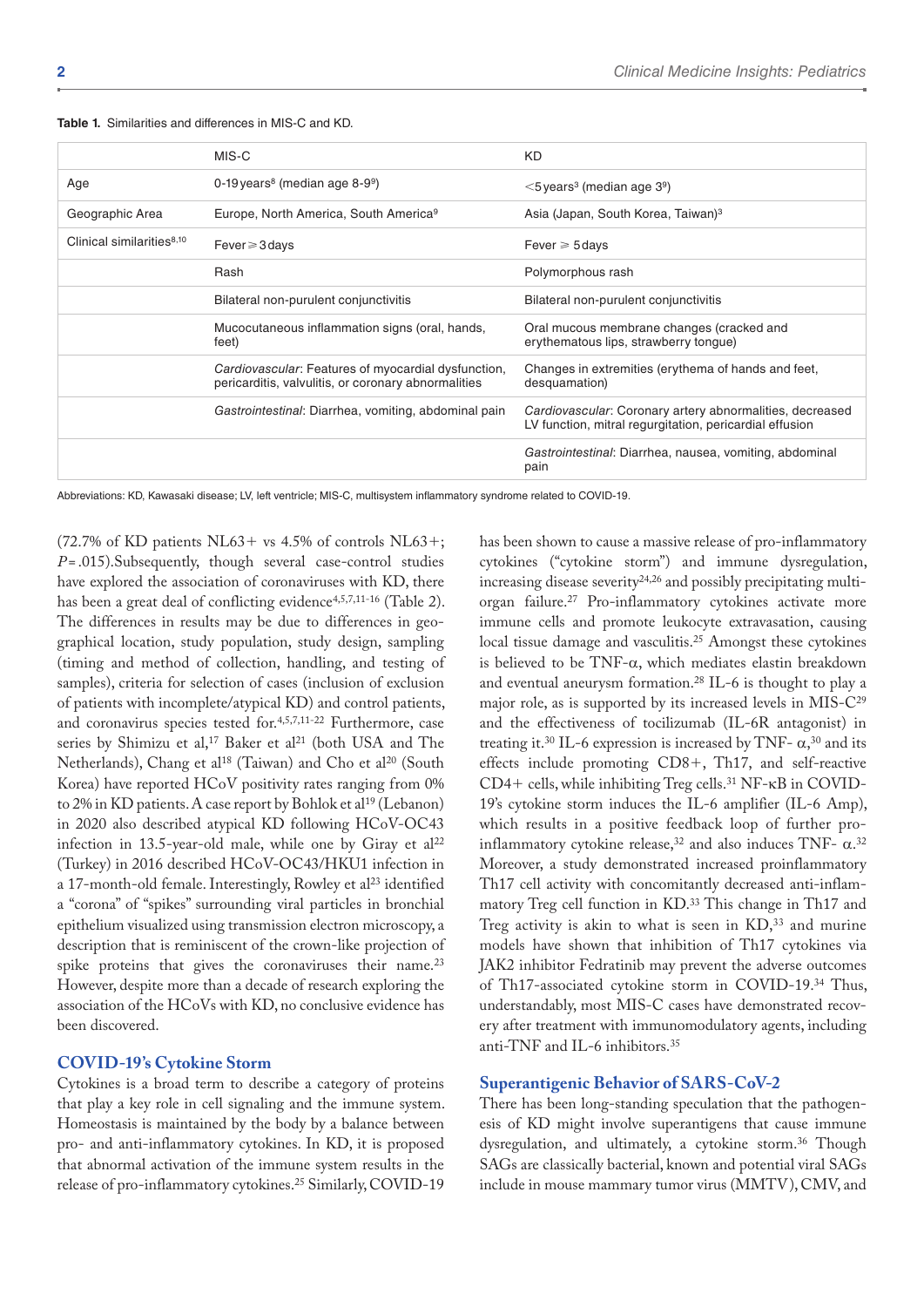|                        |             |                                                                                                                   |                                                                                                                                                                                                                                                                                                                                                                                                                                                                                                                                                            |                                                                                        | (Continued)                                                                                                                                                                                                                                                                  |
|------------------------|-------------|-------------------------------------------------------------------------------------------------------------------|------------------------------------------------------------------------------------------------------------------------------------------------------------------------------------------------------------------------------------------------------------------------------------------------------------------------------------------------------------------------------------------------------------------------------------------------------------------------------------------------------------------------------------------------------------|----------------------------------------------------------------------------------------|------------------------------------------------------------------------------------------------------------------------------------------------------------------------------------------------------------------------------------------------------------------------------|
| <b>FINDINGS</b>        |             | MH matched OR [95% CI]: 16.0<br>72.7% NL63 +<br>4.5% NL63 +<br>$[3.4 - 74.4]$<br>P = 0.015<br>Controls:<br>Cases: | HKU1: 29% IgG +, 5% IgM +, 24%<br>NL63: 67% IgG +, 3% IgM +, 21%<br>HKU1: 12% IgG +, 0 % IgM +, 6%<br>229E: 21% IgG +, 3% IgM +, 6%<br>SARS-CoV-1: 0% IgG +, 0% IgM<br>SARS-CoV-1: 0% IgG +, 0% IgM<br>Chi-Squared Test: all $p > 0.05$<br>NL63: 48% IgG +, 10% IgM +,<br>229E: 19% IgG +, 10% IgM +,<br>10% IgA +<br>OC43: 52% IgG +, 5% IgM +,<br>OC43: 30% IgG +, 3% IgM +,<br>$+$ , 0% lgA+<br>$+$ , 0% lgA+<br>$29%$ lgA +<br>$+$ Appl $\frac{996}{96}$<br>$12%$ lgA +<br>Controls:<br>Cases:<br>$\frac{1}{9}$<br>$\frac{1}{9}$<br>$\frac{1}{9}$<br>§ | All samples for Cases and Control<br>tested negative for all strains of<br><b>NOOH</b> | NL63: 47% + in Acute & Recovery<br>229E: 33% + in Acute % 40% +<br>229E in Recovery Phase vs.<br>$Chi-Squared P < 0.05$ :<br>in Recovery Phase<br>Control 1 and 2<br>NL63: 39% +<br>229E: 9% +<br>NL63: 51% +<br>229E: 10% +<br>Control 1:<br>Control 2:<br>Phases<br>Cases: |
| <b>METHOD</b>          |             | RT-PCR                                                                                                            | Serology                                                                                                                                                                                                                                                                                                                                                                                                                                                                                                                                                   | RT-PCR                                                                                 | Serology                                                                                                                                                                                                                                                                     |
| <b>SAMPLE</b>          | <b>USED</b> | Respiratory<br>Secretions                                                                                         | Serum                                                                                                                                                                                                                                                                                                                                                                                                                                                                                                                                                      | <b>OP/NP</b><br>Swab                                                                   | Serum                                                                                                                                                                                                                                                                        |
| <b>MEAN/MEDIAN AGE</b> | CONTROL     | 23.7 M                                                                                                            | 5.2Y                                                                                                                                                                                                                                                                                                                                                                                                                                                                                                                                                       | 3.3Y                                                                                   | $2.2 - 2.4$ Y                                                                                                                                                                                                                                                                |
|                        | CASE        | 24.4 M                                                                                                            | 4.5Y                                                                                                                                                                                                                                                                                                                                                                                                                                                                                                                                                       | 3.6Y                                                                                   | 2.3Y                                                                                                                                                                                                                                                                         |
|                        | CONTROL (N) | Total: 22                                                                                                         | Total: 33                                                                                                                                                                                                                                                                                                                                                                                                                                                                                                                                                  | Total: 6                                                                               | (NT Test with<br>pseudotyped<br>(NT test with<br><b>HCoV-229E)</b><br>Control 1:<br>Control 2:<br>Total: 42<br>viruses)<br>VSV<br>29<br>ಔ                                                                                                                                    |
| SAMPLE SIZE            | CASE (N)    | Total: 11                                                                                                         | Incomplete<br>Total: 21<br>KD: 9                                                                                                                                                                                                                                                                                                                                                                                                                                                                                                                           | Total: 10                                                                              | Total: 15                                                                                                                                                                                                                                                                    |
| <b>HCOV SPECIES</b>    |             | NL63 <sup>24</sup>                                                                                                | HKU1<br>SARS-CoV-1<br>OC43<br>NL63<br>229E                                                                                                                                                                                                                                                                                                                                                                                                                                                                                                                 | NL63<br>229E<br>OC45                                                                   | NL63<br>229E                                                                                                                                                                                                                                                                 |
| <b>DURATION</b>        | (MONTHS)    | $\overline{30}$                                                                                                   | $_{\rm 28}$                                                                                                                                                                                                                                                                                                                                                                                                                                                                                                                                                |                                                                                        | $\overline{2}$                                                                                                                                                                                                                                                               |
| COUNTRY                |             | USA (New<br>Haven)                                                                                                | Germany<br>(South East)                                                                                                                                                                                                                                                                                                                                                                                                                                                                                                                                    | USA (San<br>Diego)                                                                     | Japan<br>(Tokyo)                                                                                                                                                                                                                                                             |
| <b>AUTHOR</b>          | (YEAR)      | Esper et al <sup>7</sup>                                                                                          | Lehmann<br>et al <sup>11</sup>                                                                                                                                                                                                                                                                                                                                                                                                                                                                                                                             | Belay et al <sup>12</sup>                                                              | Shirato<br>et al <sup>13</sup>                                                                                                                                                                                                                                               |

**Table 2.** Case control studies exploring the association of Human Coronaviruses with KD.

Table 2. Case control studies exploring the association of Human Coronaviruses with KD.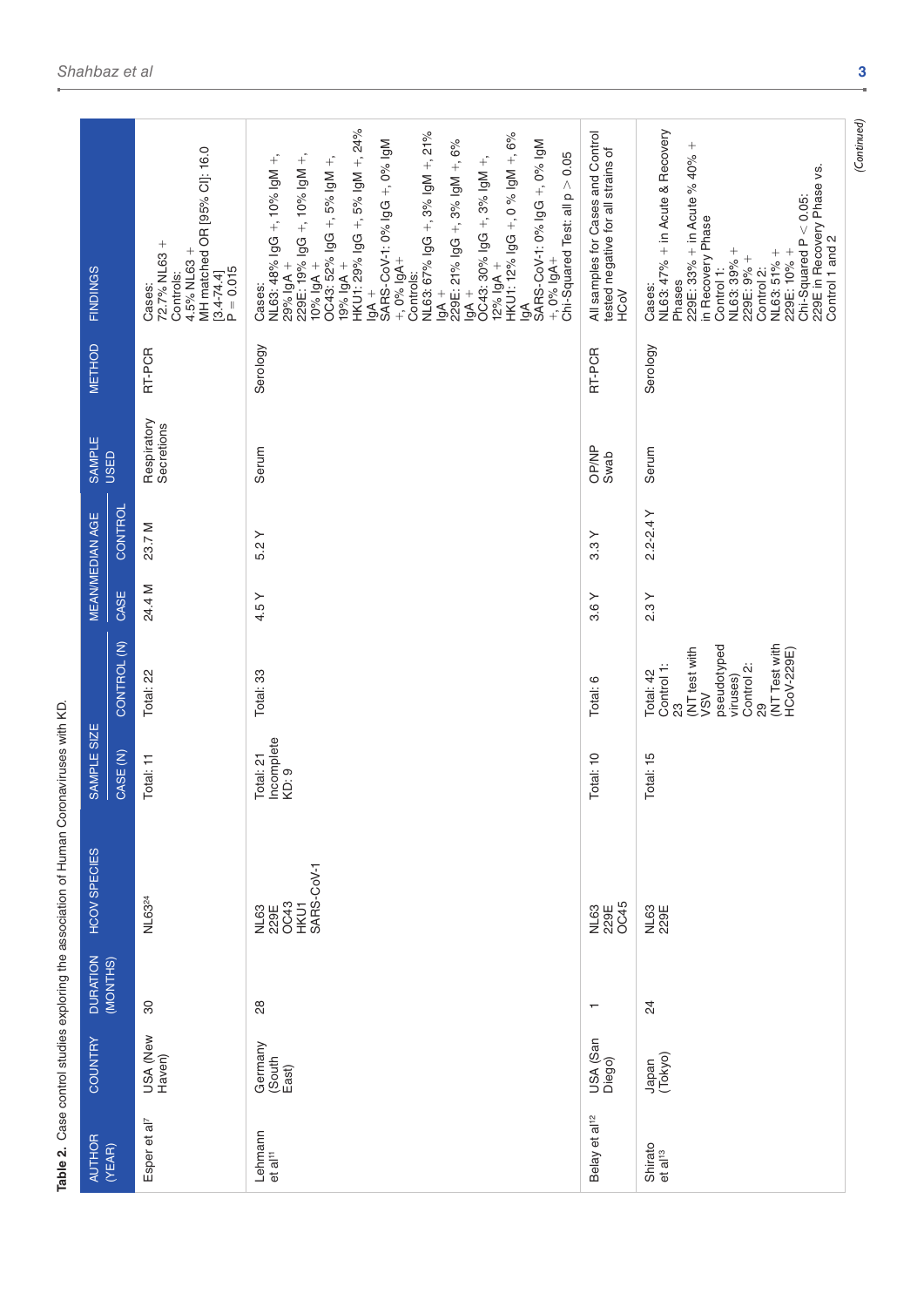| Table 2. (Continued)             |                                                 |                 |                               |                                 |              |                     |                        |                   |                  |                                                                                                                                                                                                                     |
|----------------------------------|-------------------------------------------------|-----------------|-------------------------------|---------------------------------|--------------|---------------------|------------------------|-------------------|------------------|---------------------------------------------------------------------------------------------------------------------------------------------------------------------------------------------------------------------|
| <b>AUTHOR</b>                    | COUNTRY                                         | <b>DURATION</b> | <b>HCOV SPECIES</b>           | SAMPLE SIZE                     |              |                     | <b>MEAN/MEDIAN AGE</b> | SAMPLE            | METHOD           | <b>FINDINGS</b>                                                                                                                                                                                                     |
| (YEAR)                           |                                                 | (MONTHS)        |                               | CASE <sub>(N)</sub>             | CONTROL (N)  | CASE                | CONTROL                | <b>USED</b>       |                  |                                                                                                                                                                                                                     |
| Ebihara<br>et al <sup>14</sup>   | Japan<br>(Sapporo)                              | $\overline{ }$  | NL6324                        | Total: 19                       | Total: 208   | 22.6 M              | 21.6 M                 | NP Swab           | RT-PCR           | $2.4%$ NL63 +<br>0% NL63+<br>Controls:<br>Cases:                                                                                                                                                                    |
| Dominguez<br>et al <sup>15</sup> | USA<br>(Denver)                                 | $\overline{ }$  | NL6324                        | Incomplete<br>Total: 26<br>KD:6 | Total: 52    | 46.2 M              | 40.1 M                 | NP wash           | RT-PCR           | 7.7% NL63 +<br>7.7% NL63 +<br>Controls:<br>Cases:                                                                                                                                                                   |
| Chang et al <sup>4</sup>         | Tao-Yuan<br>County)<br>Taiwan<br>(Taipei<br>and | 73              | Pancoronaviruses              | Total: 226                      | Total: 226   | 2.07Y               | 2.01 Y                 | OP and NP<br>Swab | SN-PCR<br>RT-PCR | $0.9% + Pan-HCoV$<br>$7.1\% + Pan-HCoV$<br>Controls:<br>Cases:                                                                                                                                                      |
| Turnier et al <sup>5</sup>       | USA<br>(Aurora)                                 | 52              | NL63<br>229E<br>20C43<br>HKU1 | Total: 222                      | Total: 16415 | 3.52Y<br>2.92-      |                        | NP Wash           | RT-PCR           | OC43: 1.4%<br><b>KU1:0.5%</b><br>NL63: 0.8%<br>229E: 0.5%<br>NL63: 1.6%<br><b>HKU1: 0%</b><br>OC43: 1%<br>229E: 1%<br>Controls:<br>Cases:                                                                           |
| Kim et al. <sup>16</sup>         | (Seoul)<br>South<br>Korea                       | ${}^{\circ}$    | NL63<br>229E<br>OC43          | Total: 55                       | Total: 78    | $P = .028$<br>2.77Y | 3.95Y                  | NP Swab           | RT-PCR           | OC43/229E: 3.6%<br>OC43/229E: 1.3%<br>NL63: 1.3%<br>NL63: 0%<br>Controls:<br>Cases:                                                                                                                                 |
| States of America                |                                                 |                 |                               |                                 |              |                     |                        |                   |                  | Abbreviations: MH, Mantel-Haenszel; NR, nasopharyngeal; NT, neutralizing test; OR, oropharyngeal; RT-PCR, reverse transcription polymerase chain readion; SN-PCR, semi-nested polymerase chain readion; USA, United |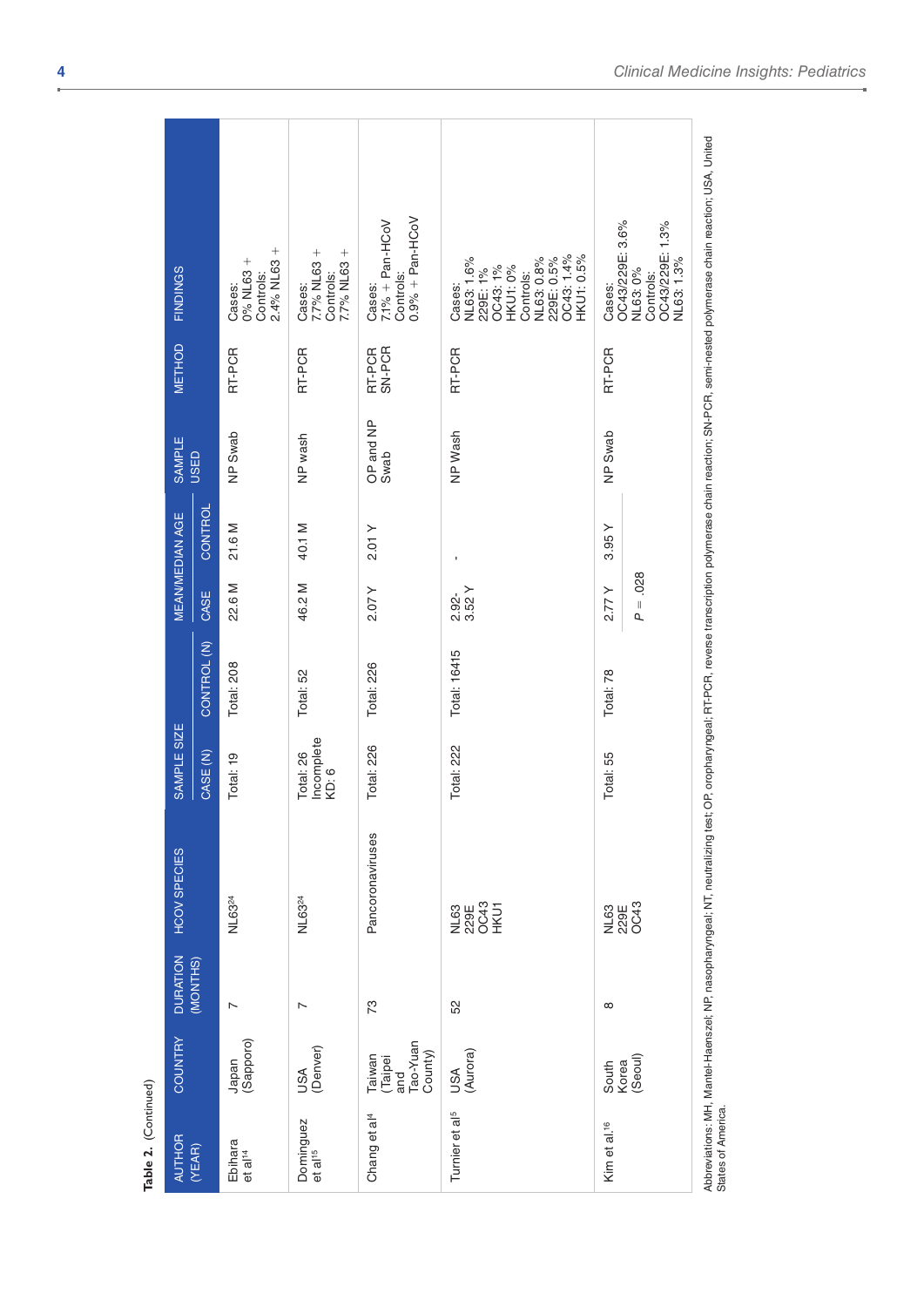|  |  | Table 3. Cytokines and superantigens in COVID-19 and Kawasaki disease. |  |  |  |
|--|--|------------------------------------------------------------------------|--|--|--|
|--|--|------------------------------------------------------------------------|--|--|--|

| <b>CYTOKINES/</b><br><b>SUPERANTIGENS</b>         | COVID-19                                                                                                                                                                                                                                                                                                                                                                                                                                                                                                                                                                                                                                | <b>KAWASAKI DISEASE</b>                                                                                                                                                                                                                                                                                                                                                                                                                                                                                                                                                                                                                                                                          |
|---------------------------------------------------|-----------------------------------------------------------------------------------------------------------------------------------------------------------------------------------------------------------------------------------------------------------------------------------------------------------------------------------------------------------------------------------------------------------------------------------------------------------------------------------------------------------------------------------------------------------------------------------------------------------------------------------------|--------------------------------------------------------------------------------------------------------------------------------------------------------------------------------------------------------------------------------------------------------------------------------------------------------------------------------------------------------------------------------------------------------------------------------------------------------------------------------------------------------------------------------------------------------------------------------------------------------------------------------------------------------------------------------------------------|
| Proinflammatory ILs                               | • IL-1B, IL-RA, IL-7, IL-8, and IL-9 are<br>increased in both ICU and non-ICU<br>patients with COVID-1926<br>• IL-6/IFN- $\gamma$ ratio is higher in patients<br>with COVID-1931<br>• IL-2R and IL-6 are significantly<br>elevated in patients with COVID-19,<br>and expression increases with disease<br>severity <sup>39</sup><br>• IL-6 is significantly increased in<br>COVID-19 patients, and its levels in<br>ICU patients are significantly higher<br>than in non-ICU patients <sup>24</sup><br>• 97% of patients with MIS-C who were<br>tested had IL-6 $\geq$ 5.0 pg/ml, with a<br>median of 116.3 pg/ml overall <sup>29</sup> | • IL-1, IL-2, IL-6, and IL-8 are upregulated in acute stage KD <sup>40</sup><br>IL-6 is significantly elevated in KD, and it decreases post-IVIG<br>therapy <sup>41</sup><br>• Patients with IL-6 $>$ 66.7 pg/ml are at higher risk for KD shock<br>syndrome (KDSS) <sup>42</sup><br>• IL-17, IL-6, and IL-23 (TH17 cytokines) are significantly<br>upregulated $33$<br>• IL-1 has been found to facilitate antibody-mediated cytotoxicity in<br>patients with KD <sup>43</sup>                                                                                                                                                                                                                  |
| Proinflammatory<br>Non-IL cytokines               | Basic FGF, G-CSF, GM-CSF, IFN-y,<br>$\bullet$<br>IP-10, MCP-1, MIP-1A, MIP-1B, PDGF,<br>TNF- $\alpha$ , and VEGF are increased in<br>both ICU and non-ICU patients with<br>COVID-19, and ICU patients have<br>higher concentrations of G-CSF, IP-10,<br>MCP-1, MIP-1A, and TNF- $\alpha$ than<br>non-ICU patients <sup>26</sup><br>TNF- $\alpha$ is significantly increased in<br>$\bullet$<br>COVID-19 patients, and its levels in<br>ICU patients are significantly higher<br>than in non-ICU patients <sup>24</sup>                                                                                                                  | • TNF- $\alpha$ , IFN- $\gamma$ , and MCP-1 are upregulated in acute stage KD <sup>40</sup><br>• IFN- $\gamma$ and TNF- $\alpha$ are significantly elevated in KD, and they<br>decrease post-IVIG therapy. TNF- $\alpha$ is significantly decreased<br>post-IVIG in patients without coronary artery lesions (CALs) and in<br>IVIG responders, but is slightly increased in post-IVIG patients with<br>CALs and in non-IVIG responders. <sup>41</sup><br>• IFN- $\gamma$ and TNF have been found to facilitate antibody-mediated<br>cytotoxicity in patients with KD <sup>44</sup><br>• Patients with IFN- $\gamma$ >8.35 pg/ml are at higher risk for KD shock<br>syndrome (KDSS) <sup>42</sup> |
| Anti-inflammatory<br>cytokines (IL and<br>Non-IL) | IL-10 is increased in both ICU and<br>non-ICU patients with COVID-19, and ICU<br>patients have higher concentrations of<br>IL-10 than non-ICU patients <sup>24,26</sup>                                                                                                                                                                                                                                                                                                                                                                                                                                                                 | • IL-4, and IL-10 are upregulated in acute stage $KD^{40}$<br>• IL-10 is significantly increased in KD, and it decreases post-IVIG <sup>41</sup><br>• Patients with IL-10 $>$ 20.85 pg/ml are at a higher risk for KD shock<br>syndrome (KDSS) <sup>44</sup><br>• TGF- $\beta$ (Treg cytokine) is low in patients with KD <sup>33</sup>                                                                                                                                                                                                                                                                                                                                                          |
| Superantigens                                     | The Spike (S) glycoprotein of SARS-<br>CoV-2 has a high affinity TCR V $\beta$ -binding<br>epitope ( $P_{681}RRA_{684}$ ) that is similar in<br>sequence and structure to bacterial SAGs,<br>such as Staphylococcal enterotoxin B<br>(SEB), and there is greater stabilization<br>and binding of S with TCR $V\beta$ in a<br>European strain (D839Y/N/E)37                                                                                                                                                                                                                                                                              | • KD-specific serum molecules are similar to molecule associated<br>molecular patterns (MAMPs) from Bacillus cereus, Bacillus subtilis,<br>Yersinia pseudotuberculosis, and Staphylococcus aureus <sup>45</sup><br>• TSST-1 producing strains of S. aureus have been isolated in<br>patients with KD <sup>45</sup><br>Hemolytic Streptococci SAGs have been implicated in KD <sup>46</sup><br>Murine models of KD have demonstrated the induction of coronary<br>$\bullet$<br>arteritis using a SAG found within Lactobacillus cillus casei cell wall<br>extract (LCWE) <sup>47</sup>                                                                                                            |

Abbreviations: G-CSF, granulocyte colony-stimulating factor; GM-CSF, granulocyte-macrophage colony-stimulating factor; ICU, intensive care unit; IFN, interferon; IP-10, interferon-γ-inducible protein 10; MCP-1, monocyte chemoattractant protein-1; MIP, macrophage inflammatory protein; PDGF, platelet derived growth factor; TGF, transforming growth factor; TNF, tumor necrosis factor; TSST-1, toxic shock syndrome toxin 1.

EBV.<sup>36</sup> Cheng et al<sup>37</sup> used structural-based computational models to demonstrate the possible superantigenic activity of SARS-CoV-2,and noted that a rare mutation due to a single amino acid substitution from a European strain of the virus resulted in stabilization and stronger binding of SARS-CoV-2's spike protein with TCR Vβ. 37 Considering this, it is possible that the superantigenic activity of SARS-CoV-2 could contribute to the cytokine storm that characterizes the MIS-C.38 Table 3 summarizes the cytokine and superantigenic associations in KD and COVID-19.

## **Genetics: Possible Connections Between SARS-CoV-2 and KD**

Genetics are widely considered to play a role in the susceptibility to KD.48 Genome-wide association studies have demonstrated

several gene variants associated with KD. These include FCGR2A (FcγRII), ITPKC (inositol 1,4,5 triphosphate kinase C), CD40, CASP3 (Caspase 3), multiple alleles of HLA I and II (Human Leukocyte Antigens I and II), CD209 (CD209/ DC-SIGN), and BLK (B lymphoid tyrosine kinase).<sup>48</sup>

Due to the nature of the novel coronavirus, genetic studies regarding SARS-CoV-2 are still nascent. However, a few potential developments have been made. HLA associations have been demonstrated, with HLA-B\*46:01 having the lowest number of predicted binding peptides for SARS-CoV-2.49 This indicates that individuals with the allele may be particularly vulnerable to COVID-19, as was the case previously with SARS-CoV-1.49 Moreover, HLA-B\*15:03 demonstrated the greatest ability for presenting highly conserved SARS-CoV-2 peptides shared among the HCoVs, suggesting a possibility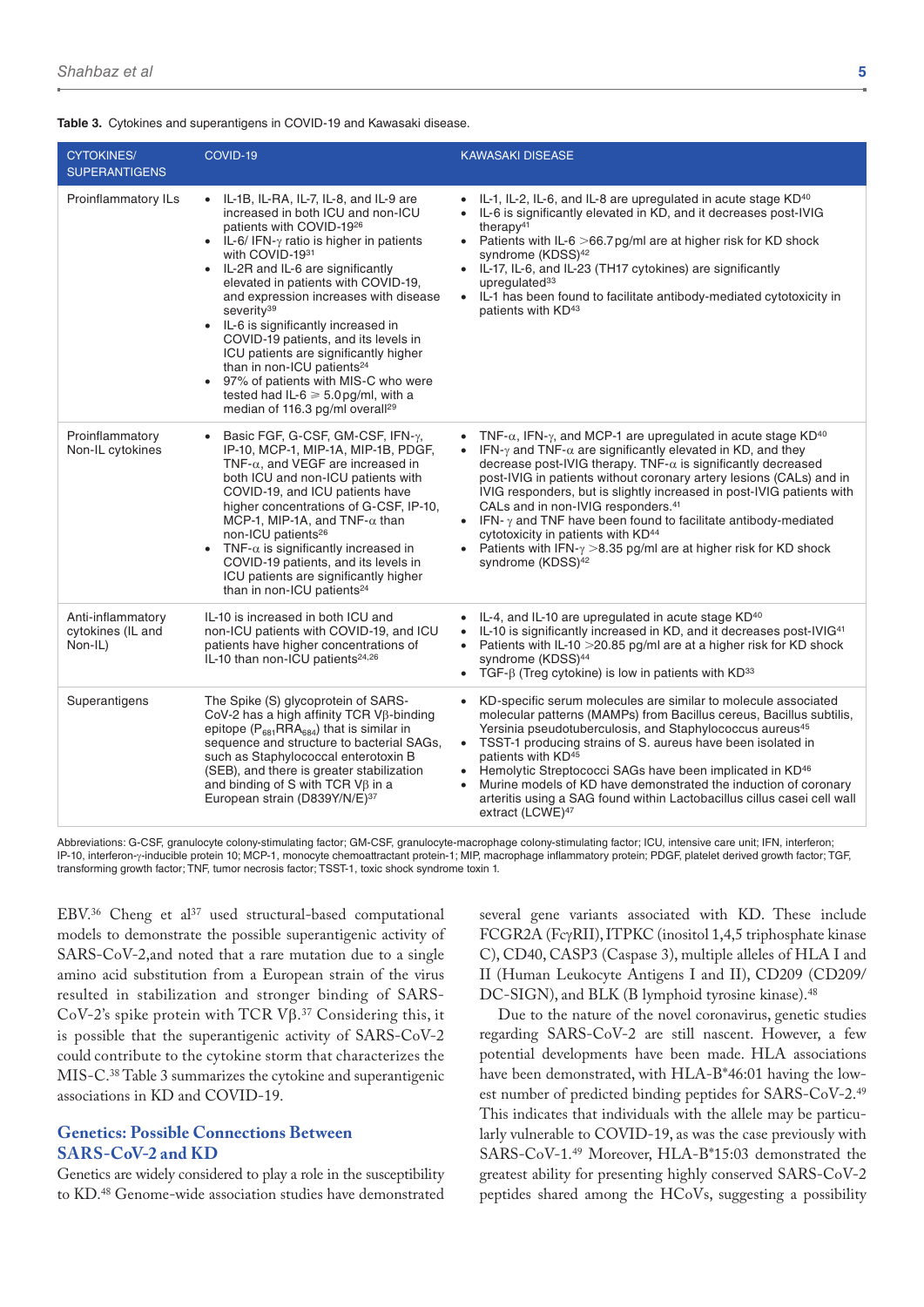that it may provide cross-protective T-cell-based immunity.49 Although neither HLA-B\*46:01 nor HLA-B\*15:03 have been associated with KD, HLA-B\*54:01 has been found to increase susceptibility to the disease.<sup>50</sup> A small proportion of COVID-19 patients develop features of a cytokine release syndrome (CRS) 1-2weeks after onset of infection. Recent evidence suggests that IL-6 may be a key mediatory in the CRS associated severe SARS-CoV-2 infection,<sup>51</sup> and it is hypothesized that IL-6 polymorphisms may predispose to severe COVID-19.52 Increased IL-6 levels also play a role in the acute hyperinflammatory response in KD, showing a potential commonality between SARS-CoV-2 infection and KD.51

Since SARS-CoV-2 bears considerable genetic similarity to SARS-CoV-1, it is in the realm of thought that genetic associations with SARS-CoV-1 may hold true to some extent for SARS-CoV-2 as well. Assuming the association holds true, we can postulate genetic links between SARS-CoV-2 and KD. To begin with, there is an association between the FcγRIIA-R/ R131 genotype and a severe course of SARS-CoV-1,53 and the FCGR2A (FcγRII) has been found to be associated with increased susceptibility to KD.48 Similarly, a single nucleotide polymorphism in the CD209 promoter is associated with severe SARS-CoV-1 infection,<sup>54</sup> while the CD209 gene has been shown to be associated with increased susceptibility to KD.48 The +874 A/T polymorphism in the IFN-γ (interferon gamma) is associated with a higher risk of developing SARS-CoV-1 infection,55 and the IFN-γ gene has been identified in a mouse model as a candidate gene for association with KD through its regulatory cytokine-suppressing inflammatory response.28

Currently, there is insufficient genetic research pertaining to SARS-CoV-2 to support any associations with KD, and the links remain highly speculative. However, based on previous experience with SARS-CoV-1 and MERS, MBL (Mannose-Binding Lectin), CD147, CCL2, IL-12, and HLA genes have been highlighted for consideration in playing a role in susceptibility to SARS-CoV-2 and severe COVID-19.56 With the initiation of the COVID-19 Host Genetics Initiative,<sup>57</sup> the interplay of genetics with SARS-CoV-2 infection and COVID-19 will be increasingly unraveled. This will serve to shed more light upon the genetic associations between KD and SARS-CoV-2.

#### **Antibody-Dependent Enhancement**

Antibody-dependent enhancement (ADE), the phenomenon whereby dysfunctional antibodies amplify viral entry and infection instead of diminishing it, has been demonstrated in the past with viruses, such as HIV<sup>58</sup> and the coronaviruses, including SARS-CoV-1 and MERS-CoV.59,60 The most common mechanism of ADE is Fc receptor (FcR)-dependent, where binding of FcR to the virus-antibody complex augments the attachment between the cell and the virus, thus resulting in enhanced infectivity.58 ADE may also occur via binding of virus-antibody complexes to complement receptors or by induction of a conformational change in the viral glycoproteins, resulting in enhanced fusion.<sup>58</sup>

SARS-CoV-1 has demonstrated ADE in several in vitro experiments. Antibodies generated in response to a SARS-CoV-1 in a hamster model enhanced FcγRII (CD32) dependent viral entry into B cells.59 Another study using anti-Spike immune serum reinforced that ADE in SARS-CoV-1 is predominantly dependent on FcγRII (CD32).61 This study also showed that certain immune cells are only infected by SARS-CoV-1 in the presence of anti-Spike immune serum.61 A different study used an HL-CZ human pneumocyte cell line isolated from a leukemia patient to demonstrate ADE.62 The HL-CZ cells expressed both ACE2 as well as higher levels of FcγRII (CD32), and when they were treated with diluted anti-sera collected from SARS-CoV-1 patients, there was increased viral infectivity, as opposed to when they were treated with a more concentrated anti-sera.62 Furthermore, a study found that anti-Spike antibodies increased infection in macrophages, and this depended on an intact FcγRII extracellular and intracellular signaling domain.63 FcγRII with mutated intracellular and normal extracellular domains were unable to trigger ADE, despite being able to bind to the ligand.<sup>63</sup>

Similarly, MERS-CoV has also shown ADE in vitro. Wan et al.60 demonstrated a novel mechanism for ADE in MERS-CoV using Mersmab 1, a monoclonal antibody that binds to the receptor-binding domain of MERS-CoV's Spikeectodomain (S-e). Mersmab 1 was shown to bind MERS-CoV S-e with the Fc receptors on human HEK293T (human kidney) cells. Controlled experiments demonstrated that Mersmab1 mediated viral entry into HEK293T cells with exogenously expressed Fc-receptors as well as into macrophages with endogenously expressed Fc-receptors, but blocked viral entry into cells expressing MERS-CoV's receptor dipeptidyl peptidase-4 (DPP-4). The ADE varied with the dosage of Mersmab 1, and with the expression of viral receptors and Fc-receptors. Cells with both Fc-receptors and DPP-4 had the highest viral entry at the intermediate dose. Moreover, the study demonstrated that neutralizing antibodies mimic the function of viral receptors, binding to the spike protein and triggering a conformational change in it, which results in sequential proteolytic cleavage, thus mediating viral entry into cells expressing FcR.

Various studies in the past have found that there is significant cross-reactivity between antibodies generated in response to different coronavirus strains, suggesting the possibility of non-specific ADE. One such study found that 7/28 (25%) of SARS-CoV-1 patients had cross-reactive neutralizing anti-MERS antibodies,64 while another found appreciable crossreactivity between MERS-CoV with 3 out of 4 of the seasonal human coronaviruses (HKU1, 229E, OC43, and NL63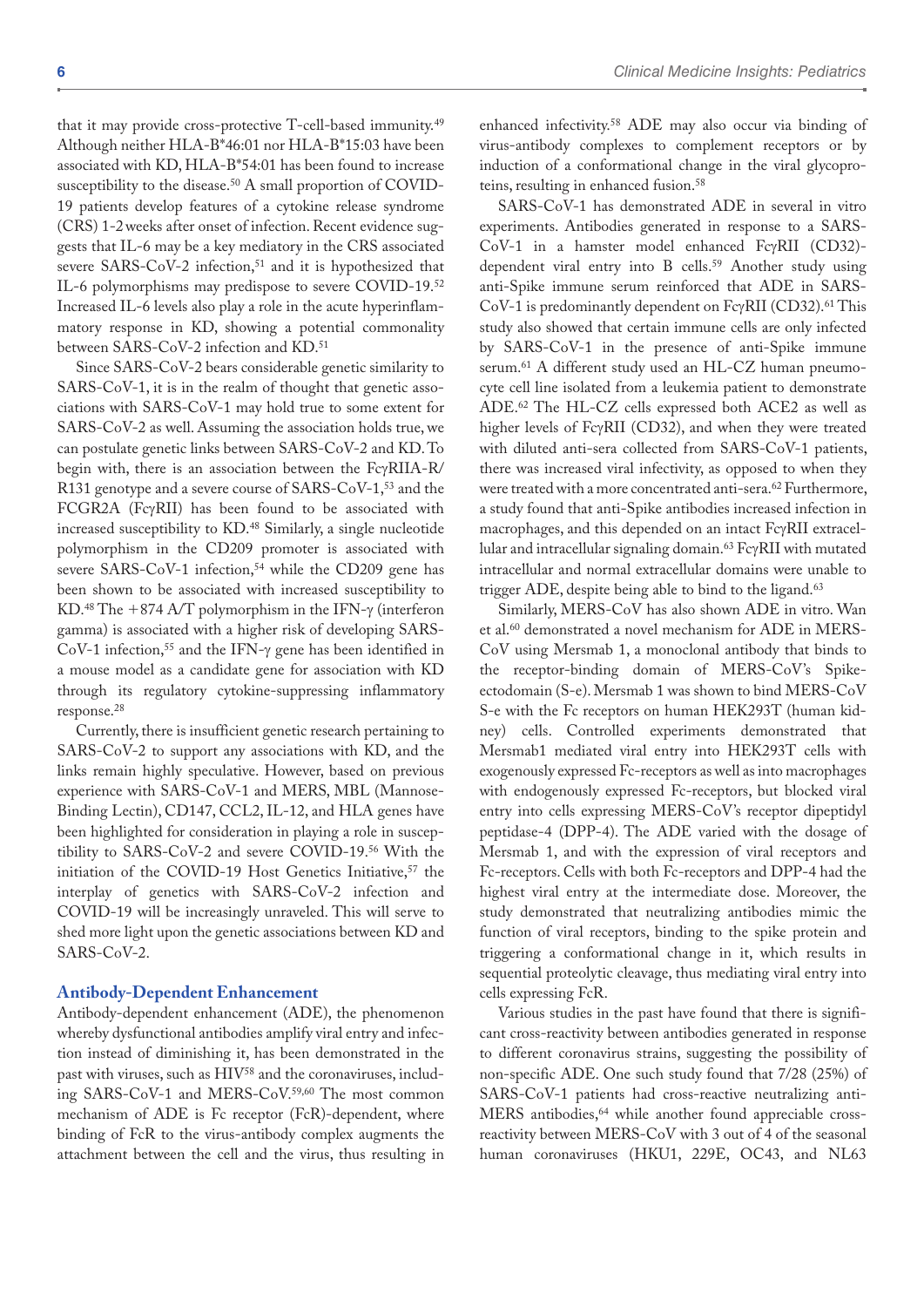CoV).65 Moreover, serum samples from COVID-19 patients cross-react with nucleocapsid antigens of SARS-CoV-1,66 while antibodies against the Spike protein and receptor-binding domain (RBD) cross react with plasma from SARS-CoV-1 patients.67 The cross-reactivity is mostly with the non-RBD regions, resulting in non-neutralizing antibodies.<sup>67</sup>

As MIS-C occurs late after infection with SARS-CoV-2, once antibodies have developed, it may be possible that ADE may contribute to the underlying mechanism of a pro-inflammatory cytokine storm, yet this remains to be explored.35,68 This speculation is supported by the geographical distribution of MIS-C, as prior outbreaks in areas with different coronavirus strains may prime for ADE due to antigenic epitope heterogeneity.68 In the in vitro model that demonstrated ADE of SARS-CoV-1 in HL-CZ cells, the cells were found to have increased pro-inflammatory cytokine secretion.62 A study using SARS-CoV-1/macaque models<sup>69</sup> demonstrated that anti-spike IgG in infected lungs prior to viral clearance resulted in recruitment of proinflammatory macrophages and a 5–10 fold increase in IL-6, MCP1, and IL-8.<sup>69</sup> Lastly, since by adulthood most individuals develop natural immunity against coronaviruses, the resultant antibodies may be passed to the infant transplacentally and via breastfeeding, and may cross-react with SARS-CoV-2. With age and with weaning, as the titers of these passive antibodies fall, ADE may occur in the presence of SARS-CoV-2 infection. Studies have highlighted this dose-dependent correlation between antibodies resulting in ADE.<sup>60,62</sup> Such a phenomenon has been observed with other viruses such as the Dengue virus, in which infants <1 year of age can develop dengue hemorrhagic fever with a primary dengue virus infection due to the maternal dengue-specific antibodies.70

#### **Complement activation**

Due to its ability to cause inflammation, the complement pathway may be involved in the pathogenesis of MIS-C in COVID-19. A study found that the nucleocapsid (N) proteins of SARS-CoV-1, MERS-CoV, and SARS-CoV-2 bind to MASP-2, the serine protease in the lectin pathway of the complement cascade, causing inflammatory lung injury.71 The study also found complement hyper-activation in COVID-19 patients, and observed a promising suppressive effect when the patients were treated with anti-C5a monoclonal antibody.<sup>71</sup> Moreover, in the advanced stages of COVID-19, C3 inhibition has the potential to broadly control systemic inflammation affecting the microvascular beds of vital organs of the body.72 A study exploring complement-associated microvascular injury in cases of severe COVID-19 found striking septal capillary injury, in addition to extensive deposits of terminal complement complexes (C5b-9) in the lungs.<sup>73</sup> As the defining feature of KD is vasculitis and general systemic inflammation, further investigation into the role of complement in its pathogenesis is warranted.

#### **Endotheliitis**

Being a multisystem inflammatory disease that affects mainly the medium-sized arteries, KD is known to cause endotheliitis.74 Angiotensin Converting Enzyme 2 (ACE2) receptors are present in arterial cells of several organs such as the lungs, heart, kidneys, and intestines.75-77 As ACE2 receptors promote SARS-CoV-2′s entry into cells and its replication,75 SARS-CoV-2 may cause endotheliitis via endothelial ACE2 receptors.76 Viral inclusion bodies in capillary endothelial cells, along with cellular infiltrates and apoptosis of endothelial cells, confirm endotheliitis in SARS-CoV-2 infection.76 The endotheliitis and resultant endothelial dysfunction may lead to tissue edema, a procoagulant state, and potentially, multi-organ dysfunction.<sup>77</sup> Thus, SARS-CoV-2 infection and inflammation in COVID-19 may function as "priming triggers" that accelerate KD development, and highlight an important possible connection between COVID-19 and KD.74 Given this, it can be hypothesized that endotheliitis may contribute to the pathophysiological mechanism of association between KD and MIS-C.

#### **Reactive oxygen species**

Given the multisystemic inflammatory nature of KD, it has been suggested that enhanced oxidative stress may contribute to the pathogenesis of the disease.78 The overproduction of ROS upregulates cytokine/chemokine gene expression, raising serum levels of TNF- $\alpha$ , IL-1, and IL-6.<sup>79</sup> In addition, increased ROS may lead to activation of kinase pathways and redox-sensitive transcription factors, such as NF-κB, which further upregulate cytokines.79 These amplify the inflammatory process and cause tissue migration of neutrophils and macrophages.79 In KD, the increased oxidative stress and resultant cytokine release may promote the vasculitic changes and characteristic coronary artery abnormalities.79

Increased ROS production may play a role in the development of MIS-C. Viral infections of the respiratory system are often associated with pathophysiological processes culminating in oxidative stress through dysregulation of antioxidant mechanisms.80 In SARS-CoV-2 infection, inflammatory changes may lead to a dysregulated anti-oxidant system, causing overproduction of reactive oxygen species (ROS), which could contribute to the pathogenesis of COVID-19 and its progression into severe disease.<sup>80,81</sup> In addition, inflammation associated with SARS-CoV-2 may also cause macrophages and neutrophils to increase their production of ROS.82 The levels of angiotensin II (ATII) have been shown to increase linearly in SARS-CoV-2 infection,<sup>83</sup> and this increase mediates an NADH/NADPH oxidase-induced production of ROS.81 Regardless of the source, increased levels of ROS may ultimately cause significant damage to the vascular endothelium in COVID-19.81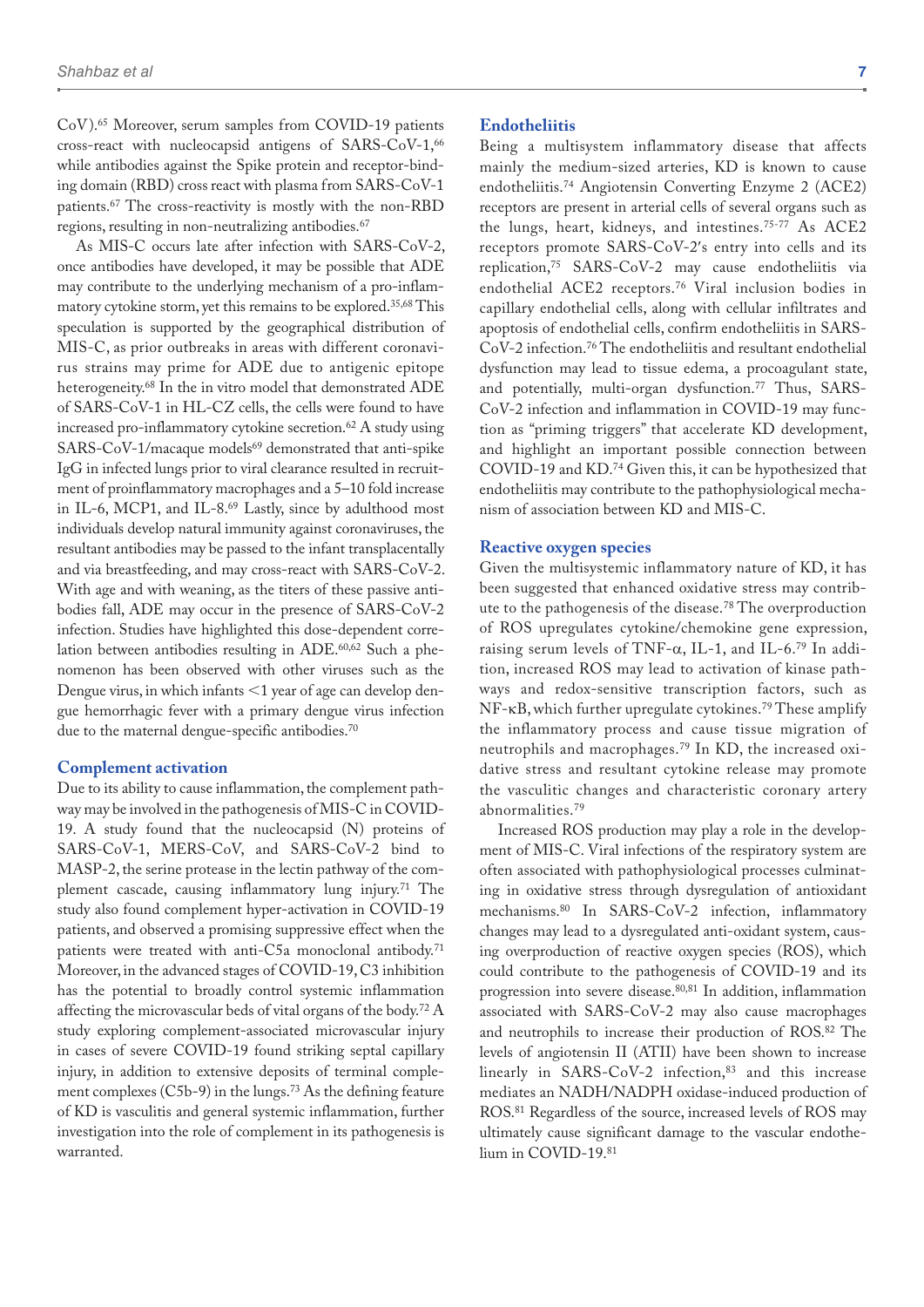

**Figure 1.** Proposed model for pathogenesis of MIS-C in COVID-19. Abbreviations: HLA, human leukocyte antigen; IL, interleukin; ROS, reactive oxygen species; TNF, tumor necrosis factor.

#### **Conclusion**

MIS-C represents a new entity in the spectrum of manifestations of COVID-19, with cases being reported from all over the world. It is important to understand the pathophysiological mechanisms behind this new condition, as this will guide progress toward diagnostics and treatments. Building on the clinical similarities between KD and MIS-C, our review aimed to compare pathophysiological mechanisms between the2 conditions in order to shed light on this rare manifestation of COVID-19.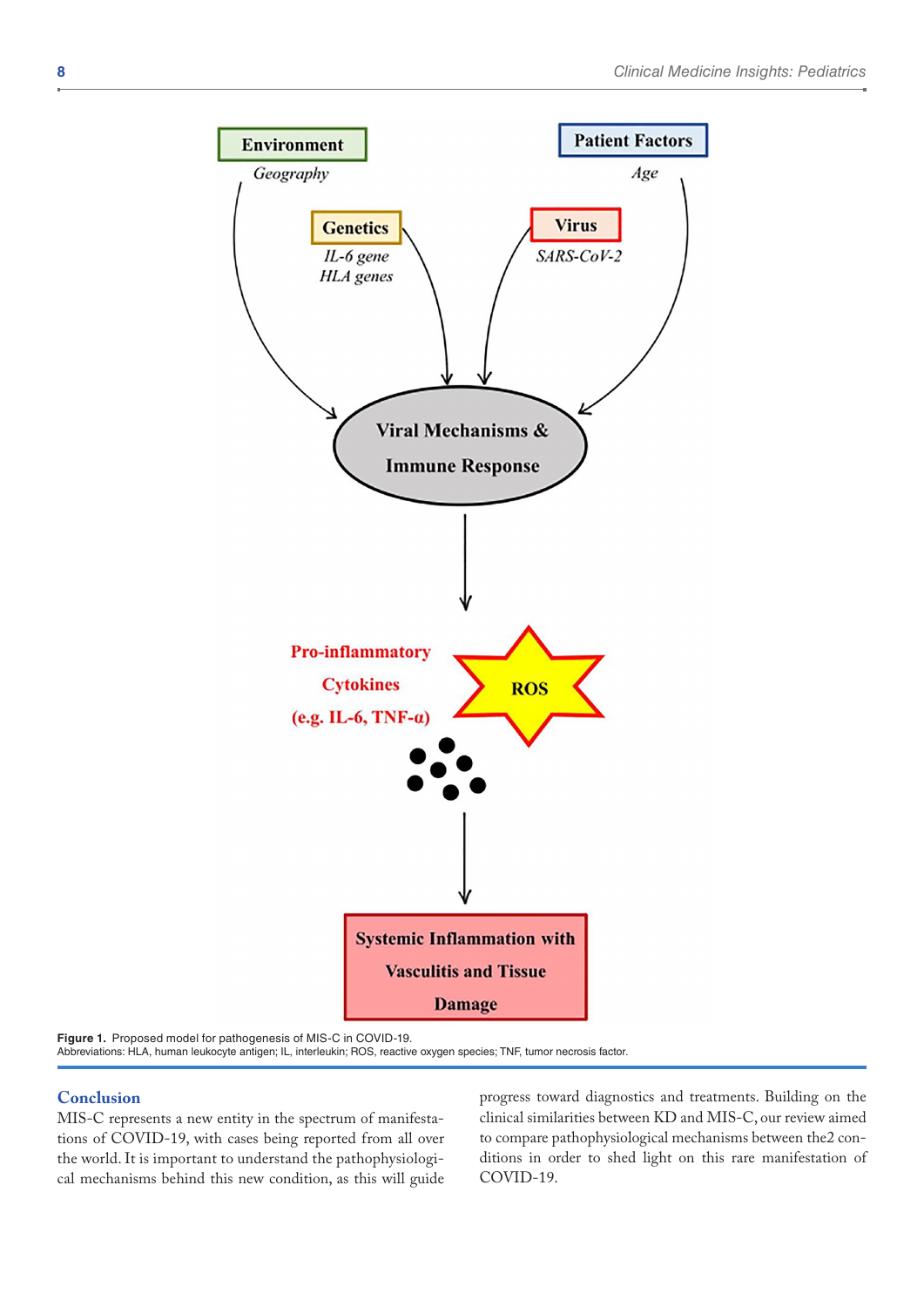Given the history of association of KD with coronaviruses and other viruses,4,5,7,11-22 this review demonstrates how the emergence of MIS-C may not be a wholly unique and unprecedented phenomenon. KD and MIS-C share a range of commonalities, including in their clinical presentation and proposed pathophysiology. Though there is no definitive genetic link between the two, the possibility of one cannot be excluded. Both conditions share features of a hyper-inflammatory syndrome or cytokine storm,25,27 leading to a downstream inflammatory response, and to systemic oxidative stress, that may cause vasculitis and precipitate multi-organ failure.77,80,81 It is possible that antibody-dependent enhancement, a phenomenon seen in previous coronaviruses, may play a role in advancing the cytokine storm in COVID-19.59-63 Additionally, our review also highlights the possible role of the superantigenic behavior of SARS-CoV-2, and of the complement cascade in contributing toward the multi-system inflammatory features of MIS-C. Lastly, given the rarity of MIS-C, this review also speculates, based on evidence, that geographic and genetic factors may predispose to this uncommon manifestation of COVID-19 (Figure 1). The potential immunological and

molecular mechanisms for the pathophysiology of MIS-C, as discussed in this review, are summarized in Figure 2. The clinical similarities between MIS-C and KD, as well as the potential underlying pathophysiology in both conditions has important implications when it comes to treatment options, which are contrasted in Table 4.

Early detection and treatment are essential for the management of MIS-C in COVID-19. The WHO has published a preliminary case framework for diagnosis, and has suggested physicians suspect this condition when presented with a patient who displays some or all features of KD or of toxic shock syndrome.2 Treatment options include immunomodulatory agents, such as IV immunoglobulins (IVIG) and corticosteroids, which have shown positive results.35 As the pandemic continues to challenge healthcare systems with unprecedented disease manifestations, it is vital that the medical community be prepared to meet this challenge with evidence-based management responses. By highlighting the potential pathophysiological mechanisms that contribute to the condition, our review holds important implications for the diagnosis and management of the MIS-C.



**Figure 2.** Immune responses and viral mechanisms in the pathogenesis of MIS-C. Abbreviations: Ab, antibody; ACE2, angiotensin-converting enzyme 2; APC, antigen presenting cell; CD4+, T helper cell; CTL, cytotoxic T cell; FcR, Fc receptor; MASP-2, mannan-binding lectin serine protease 2; MHC, major histocompatibility complex; N protein, nucleocapsid protein; SAG, Superantigen; TCR, T cell receptor.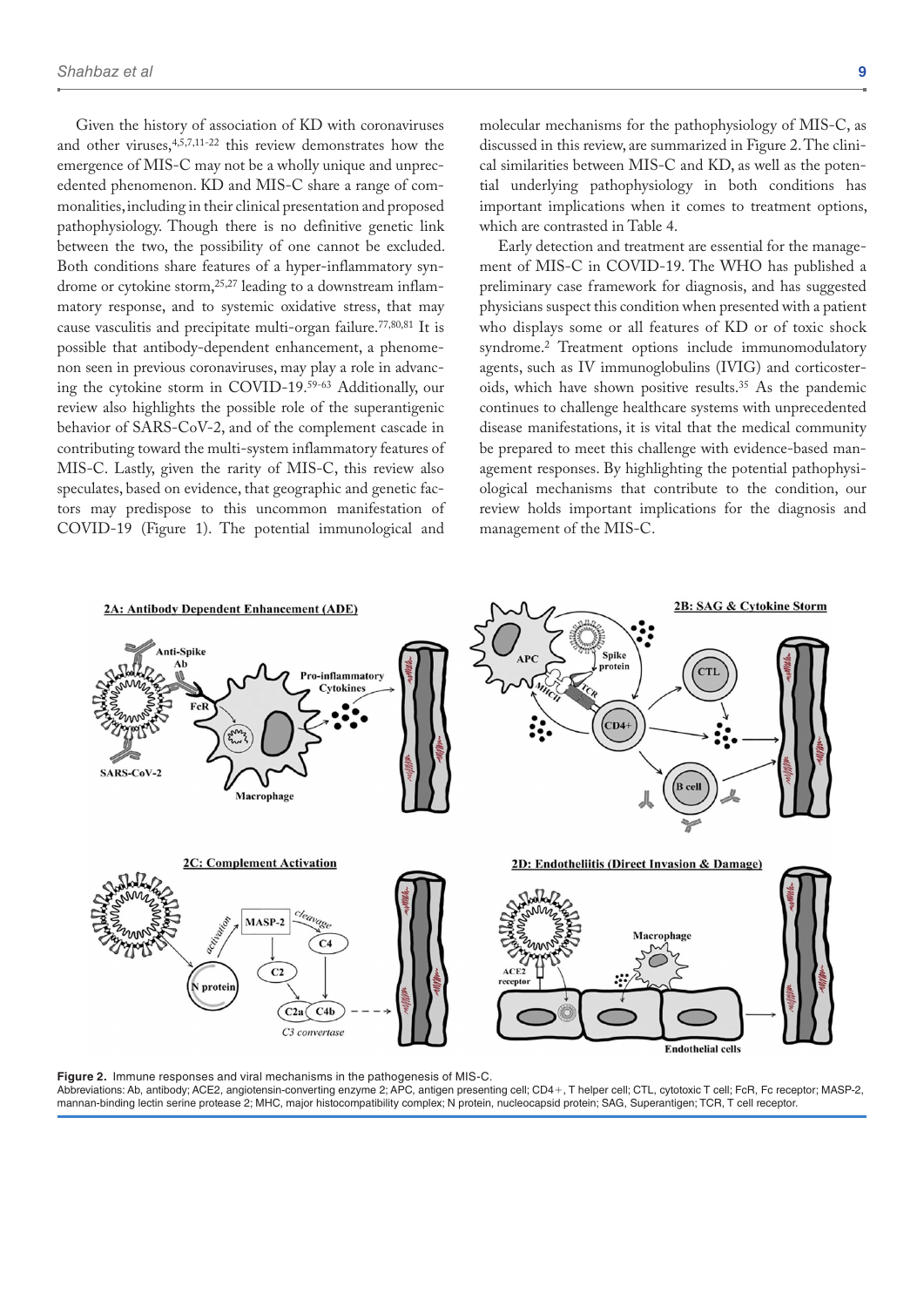|  |  |  |  |  | Table 4. Summary of established and potential management options for MIS-C and KD. |  |
|--|--|--|--|--|------------------------------------------------------------------------------------|--|
|--|--|--|--|--|------------------------------------------------------------------------------------|--|

|                   | $MIS-C1,84$                               | KD <sup>10,85,86</sup>                        |
|-------------------|-------------------------------------------|-----------------------------------------------|
| Anti-inflammatory | <b>IVIG</b>                               | <b>IVIG</b>                                   |
|                   | <b>Steroids</b>                           | Aspirin (high dose)                           |
|                   | Aspirin                                   | Steroids (can consider in IVIG resistance)    |
| <b>Biologic</b>   | IL-1Ra inhibitors (Anakinra)              | If IVIG resistant, can consider:              |
|                   | IL-6 inhibitors (tocilizumab, siltuximab) | IL-1 inhibitors                               |
|                   |                                           | IL-6 inhibitors                               |
|                   |                                           | Anti-TNF (infliximab)                         |
| Ancillary         | Broad-spectrum antibiotics                | Antiplatelet (low-dose aspirin, clopidogrel)  |
|                   | Thromboprophylaxis (LMWH)                 | Thromboprophylaxis (LMWH, warfarin) if needed |

Abbreviations: IVIG, intravenous immunoglobulins; IL, interleukin; KD, Kawasaki disease; LMWH, low molecular weight heparin; MIS-C, multisystem inflammatory syndrome related to COVID-19; TNF, tumor necrosis factor.

## **Authors' Note**

M Rizwan Sohail is now affiliated to Section of Infectious Diseases, Baylor College of Medicine, Houston, TX, USA.

#### **Acknowledgements**

We also acknowledge the Research and Development Wing of The Society for Promoting Innovation in Education (SPIE) for providing mentorship to author Ronika Devi Ukrani (medical student) on this project. SPIE is actively involved with innovation, education and research in the academic and public health sector.

#### **Author Contributions**

FFS and RSM conceived the idea for this review. AU, RDU, FFS and RSM performed the literature search and data extraction. The article was written by FFS, RSM, AU and RDU, and critically reviewed by KJ, MRS and EK. FFS and RSM produced the figures in this article. The final manuscript was approved by all authors.

#### **Ethical Standards**

This review was exempt from ethical approval by the institutional review board at the Aga Khan University Hospital, Pakistan.

#### **ORCID iDs**

Fatima Farrukh Shahbaz **(D** [https://orcid.org/0000-0002](https://orcid.org/0000-0002-5889-0048) [-5889-0048](https://orcid.org/0000-0002-5889-0048)

Ronika Devi Ukrani D [https://orcid.org/0000-0001-9129](https://orcid.org/0000-0001-9129-9041) [-9041](https://orcid.org/0000-0001-9129-9041)

#### **References**

1. Feldstein LR, Rose EB, Horwitz SM, et al. Multisystem inf lammatory syndrome in U.S. Children and adolescents. *N Engl J Med*. 2020;383: 334-346.

- 2. Stephen Freedman SF, Richard G. *Multisystem Inflammatory Syndrome in Children and Adolescents Temporally Related to COVID-19*. WHO; 2020.
- 3. Rowley AH, Shulman ST. The epidemiology and pathogenesis of Kawasaki disease. *Front Pediatr*. 2018;6:374.
- 4. Chang LY, Lu CY, Shao PL, et al. Viral infections associated with Kawasaki disease. *J Formosan Medical Association* = *Taiwan yi zhi*. 2014;113:148-154.
- 5. Turnier JL, Anderson MS, Heizer HR, Jone P-N, Glodé MP, Dominguez SR. Concurrent respiratory viruses and Kawasaki disease. *Pediatrics*. 2015;136: e609-e14.
- 6. Rowley AH, Baker SC, Shulman ST, et al. RNA-containing cytoplasmic inclusion bodies in ciliated bronchial epithelium months to years after acute Kawasaki disease. *PLoS One*. 2008;3:e1582.
- 7. Esper F, Shapiro ED, Weibel C, Ferguson D, Landry ML, Kahn JS. Association between a novel human coronavirus and Kawasaki disease. *J Infect Dis*. 2005;191:499-502.
- 8. Organization WH. *Multisystem Inflammatory Syndrome in Children and Adolescents With COVID-19: Scientific Brief*. World Health Organization; 2020:2020.
- Sancho-Shimizu V, Brodin P, Cobat A, et al. SARS-CoV-2-related MIS-C: A key to the viral and genetic causes of Kawasaki disease? *J Exp Med*. 2021; 218:e20210446.
- 10. Freeman AF, Shulman ST. Kawasaki disease: summary of the American Heart Association guidelines. *Am Fam Physician*. 2006;74:1141-1148.
- 11. Lehmann C, Klar R, Lindner J, Lindner P, Wolf H, Gerling S. Kawasaki disease lacks association with human coronavirus NL63 and human bocavirus. *Pediatr Infect Dis J*. 2009;28(6):553-554.
- 12. Belay ED, Erdman DD, Anderson LJ, et al. Kawasaki disease and human Coronavirus. *J Infect Dis*. 2005;192:352-NaN3; author rely 353.
- 13. Shirato K, Imada Y, Kawase M, Nakagaki K, Matsuyama S, Taguchi F. Possible involvement of infection with human coronavirus 229E, but not NL63, in Kawasaki disease. *J Med Virol*. 2014;86:2146-2153.
- 14. Ebihara T, Endo R, Ma X, Ishiguro N, Kikuta H. Lack of association between New Haven coronavirus and Kawasaki disease. *J Infect Dis* 2005;192(2): 351-352;
- 15. Dominguez SR, Anderson MS, Glodé MP, Robinson CC, Holmes KV. Blinded case-control study of the relationship between human coronavirus NL63 and Kawasaki syndrome. *J Infect Dis*. 2006;194:1697-1701.
- 16. Kim JH, Yu JJ, Lee J, et al. Detection rate and clinical impact of respiratory viruses in children with Kawasaki disease. *Korean J Pediatr*. 2012;55: 470-473.
- 17. Shimizu C, Shike H, Baker S, et al. Human coronavirus NL63 is not detected in the respiratory tracts of children with acute Kawasaki disease. *J Infect Dis*. 2005;192:1767-1771.
- 18. Chang LY, Chiang BL, Kao CL, et al. Lack of association between infection with a novel human coronavirus (HCoV), HCoV-NH, and Kawasaki disease in Taiwan. *J Infect Dis*. 2006;193:283-286.
- 19. Bohlok F, Abou Hamdan Z, Rachini N, Rabah S, Slim Z, Mortada L. Atypical Kawasaki disease in adolescent male with liver involvement following human Coronavirus OC43 infection. *Acta Sci Paediatr*. 2020;3:01-03.
- 20. Cho EY, Eun BW, Kim NH, et al. Association between Kawasaki disease and acute respiratory viral infections. *Korean J Pediatr*. 2009;52:1241.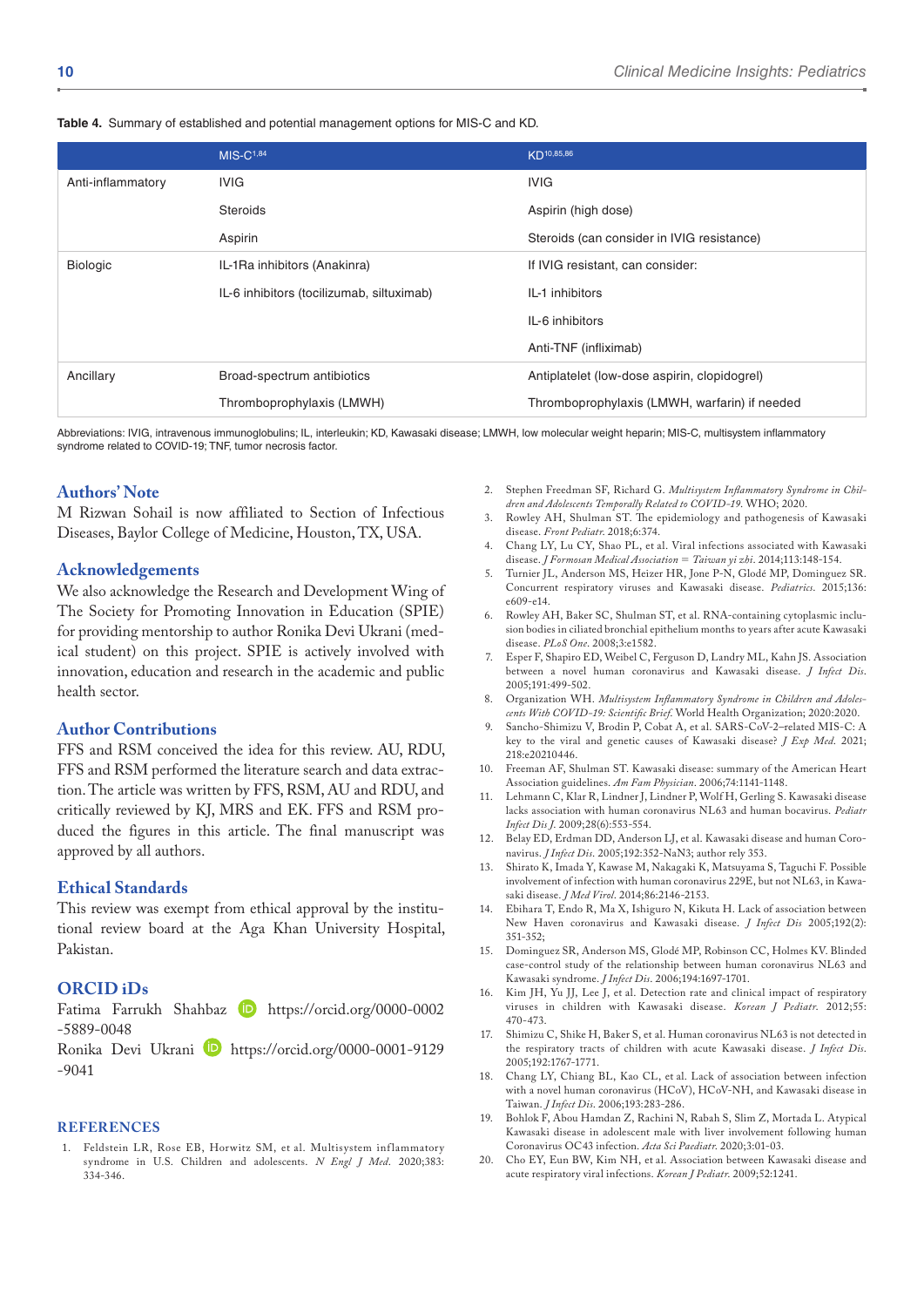- 21. Baker SC, Shimizu C, Shike H, et al. Human coronavirus-NL63 infection is not associated with acute Kawasaki disease. *Adv Exp Med Biol*. 2006;581:523-526.
- 22. Giray T, Biçer S, Küçük Ö, et al. Four cases with Kawasaki disease and viral infection: aetiology or association. *Le infezioni in medicina*. 2016;24:340-344.
- 23. Rowley AH, Baker SC, Shulman ST, et al. Ultrastructural, immunofluorescence, and RNA evidence support the hypothesis of a "new" virus associated with Kawasaki disease. *J Infect Dis*. 2011;203:1021-1030.
- 24. Diao B, Wang C, Tan Y, et al. Reduction and functional exhaustion of T cells in patients with coronavirus disease 2019 (COVID-19). *Front Immunol*. 2020;11:827.
- 25. Takahashi K, Oharaseki T, Yokouchi Y. Pathogenesis of Kawasaki disease. *Clin Exp Immunol*. 2011;164 Suppl 1:20-22.
- 26. Huang C, Wang Y, Li X, et al. Clinical features of patients infected with 2019 novel coronavirus in Wuhan, China. *Lancet*. 2020;395:497-506.
- 27. Jose RJ, Manuel A. COVID-19 cytokine storm: the interplay between inflammation and coagulation. *Lancet Respir Med*. 2020;8:e46-e47.
- 28. Yeung RS. Kawasaki disease: update on pathogenesis. *Curr Opin Rheumatol*. 2010;22:551-560.
- 29. Dufort EM, Koumans EH, Chow EJ, et al. Multisystem inflammatory syndrome in children in New York state. *New Engl J Med*. 2020;383(4): 347-358.
- 30. Zhang C, Wu Z, Li JW, Zhao H, Wang G-Q. Cytokine release syndrome in severe COVID-19: interleukin-6 receptor antagonist Tocilizumab may be the key to reduce mortality. *Int J Antimicrob Agents*. 2020;55:105954.
- 31. Lagunas-Rangel FA, Chávez-Valencia V. High IL-6/IFN-γ ratio could be associated with severe disease in COVID-19 patients. *J Med Virol*. 2020; 92:1789-1790.
- 32. Hirano T, Murakami M. COVID-19: a new virus, but a familiar receptor and cytokine release syndrome. *Immunity*. 2020;52:731-733.
- 33. Jia S, Li C, Wang G, Yang J, Zu Y. The T helper type 17/regulatory T cell imbalance in patients with acute Kawasaki disease. *Clin Exp Immunol*. 2010;162: 131-137.
- 34. Wu D, Yang XO. TH17 responses in cytokine storm of COVID-19: an emerging target of JAK2 inhibitor Fedratinib. *J Microbiol Immunol Infect*. 2020; 53:368-370.
- 35. Levin M. Childhood multisystem inflammatory syndrome—a new challenge in the pandemic. *New Engl J Med*. 2020;383(4):393-395.
- 36. Fraser J, Arcus V, Kong P, Baker E, Proft T. Superantigens powerful modifiers of the immune system. *Mol Med Today*. 2000;6:125-132.
- 37. Cheng MH, Zhang S, Porritt RA, Arditi M, Bahar I. An insertion unique to SARS-CoV-2 exhibits superantigenic character strengthened by recent mutations. bioRxiv 2020
- 38. Garazzino S, Montagnani C, Donà D, et al. Multicentre Italian study of SARS-CoV-2 infection in children and adolescents, preliminary data as at 10 april 2020. *Euro Surveill*. 2020;25:2000600.
- 39. Chen L, Liu H, Liu W, et al. Analysis of clinical features of 29 patients with 2019 novel coronavirus pneumonia. *Zhonghua jie he he hu xi za zhi= Zhonghua jiehe he huxi zazhi= Chinese journal of tuberculosis and respiratory diseases*. 2020; 43:E005-E05.
- 40. Takahashi K, Oharaseki T, Yokouchi Y. Update on etio and immunopathogenesis of Kawasaki disease. *Curr Opin Rheumatol*. 2014;26:31-36.
- 41. Wang Y, Wang W, Gong F, et al. Evaluation of intravenous immunoglobulin resistance and coronary artery lesions in relation to Th1/Th2 cytokine profiles in patients with Kawasaki disease. *Arthritis Rheum*. 2013;65:805-814.
- 42. Li Y, Zheng Q, Zou L, et al. Kawasaki disease shock syndrome: clinical characteristics and possible use of IL-6, IL-10 and IFN-γ as biomarkers for early recognition. *Pediatr Rheumatol Online J*. 2019;17:1.
- 43. Nonoyama S. Immunological abnormalities and endothelial cell injury in Kawasaki disease. *Pediatr Int*. 1991;33:752-755.
- 44. Lindquist ME, Hicar MD. B cells and antibodies in Kawasaki disease. *Int J Mol Sci*. 2019;20(8). doi:10.3390/ijms20081834
- 45. Huang SM, Huang SH, Weng KP, Chien KJ, Lin CC, Huang YF. Update on association between Kawasaki disease and infection. *J Chin Med Assoc*. 2019;82:172-174.
- 46. Nagata S. Causes of Kawasaki disease-from past to present. *Front Pediatr*. 2019;7:18. doi:10.3389/fped.2019.00018
- 47. Noval Rivas M, Lee Y, Wakita D, et al. CD8+ T cells contribute to the development of coronary arteritis in the Lactobacillus casei cell wall extract-induced murine model of Kawasaki disease. *Arthritis Rheumatol*. 2017;69:410-421.
- 48. Lo MS. A framework for understanding Kawasaki disease pathogenesis. *Clin Immunol*. 2020;214:108385.
- 49. Nguyen A, David JK, Maden SK, et al. Human leukocyte antigen susceptibility map for severe acute respiratory syndrome Coronavirus 2. *J Virol*. 2020;94(13): e00510-e00520. doi:10.1128/JVI.00510-20
- Kwon Y-C, Sim BK, Yu JJ, et al. HLA-B\*54:01 Is associated with susceptibility to Kawasaki disease. *Circ Genom Precis Med*. 2019;12:e002365.
- 51. Woo Y-L, Kamarulzaman A, Augustin Y, Staines H, Altice F, Krishna S. A genetic predisposition for Cytokine Storm in life-threatening COVID-19 infection. 2020
- 52. Kirtipal N, Bharadwaj S. Interleukin 6 polymorphisms as an indicator of COVID-19 severity in humans. *J Biomol Struct Dyn*. 2021;39:4563-4565.
- 53. Yuan FF, Tanner J, Chan PK, et al. Influence of FcgammaRIIA and MBL polymorphisms on severe acute respiratory syndrome. *Tissue Antigens*. 2005; 66:291-296.
- 54. Chan KY, Xu MS, Ching JC, et al. Association of a single nucleotide polymorphism in the CD209 (DC-SIGN) promoter with SARS severity. *Hong Kong medical journal* = *Xianggang yi xue za zhi*. 2010;16:37-42.
- 55. Chong WP, Ip WK, Tso GH, et al. The interferon gamma gene polymorphism +874 A/T is associated with severe acute respiratory syndrome. *BMC Infect Dis*. 2006;6:82.
- 56. Darbeheshti F, Rezaei N. Genetic predisposition models to COVID-19 infection. *Med Hypotheses*. 2020;142:109818.
- 57. COVID-19 Host Genetics Initiative. The COVID-19 Host Genetics initiative, a global initiative to elucidate the role of host genetic factors in susceptibility and severity of the SARS-CoV-2 virus pandemic. *Eur J Hum Genet*. 2020; 28:715-718.
- 58. Takada A, Kawaoka Y. Antibody-dependent enhancement of viral infection: molecular mechanisms and in vivo implications. *Rev Med Virol*. 2003;13: 387-398.
- 59. Kam YW, Kien F, Roberts A, et al. Antibodies against trimeric S glycoprotein protect hamsters against SARS-CoV challenge despite their capacity to mediate FcgammaRII-dependent entry into B cells in vitro. *Vaccine*. 2007;25: 729-740.
- 60. Wan Y, Shang J, Sun S, et al. Molecular mechanism for antibody-dependent enhancement of coronavirus entry. *J Virol*. 2020;94(5):e02015-e02019.
- 61. Jaume M, Yip MS, Cheung CY, et al. Anti-Severe acute respiratory syndrome Coronavirus spike antibodies trigger infection of human immune cells via a pH- and cysteine protease-independent Fc R pathway. *J Virol*. 2011;85: 10582-10597.
- 62. Wang S-F, Tseng S-P, Yen C-H, et al. Antibody-dependent SARS coronavirus infection is mediated by antibodies against spike proteins. *Biochem Biophys Res Commun*. 2014;451:208-214.
- 63. Yip MS, Leung NH, Cheung CY, et al. Antibody-dependent infection of human macrophages by severe acute respiratory syndrome coronavirus. *Virol J*. 2014;11:82.
- 64. Chan K-H, Chan JF-W, Tse H, et al. Cross-reactive antibodies in convalescent SARS patients' sera against the emerging novel human coronavirus EMC (2012) by both immunofluorescent and neutralizing antibody tests. *Infect J*. 2013;67:130-140.
- 65. Al Kahlout RA, Nasrallah GK, Farag EA, et al. Comparative serological study for the prevalence of anti-MERS coronavirus antibodies in high- and low-risk groups in Qatar. *J Immunol Res*. 2019;2019:1386740.
- 66. Long Q-X, Liu B-Z, Deng H-J, et al. Antibody responses to SARS-CoV-2 in patients with COVID-19. *Nat Med*. 2020;26(6):845-848.
- 67. Lv H, Wu NC, Tsang OT, et al. Cross-reactive antibody response between SARS-CoV-2 and SARS-CoV infections. *Cell Rep*. 2020;31:107725.
- 68. Tetro JA. Is COVID-19 receiving ADE from other coronaviruses? *Microbes Infect*. 2020;22:72-73.
- Liu L, Wei Q, Lin Q, et al. Anti-spike IgG causes severe acute lung injury by skewing macrophage responses during acute SARS-CoV infection. *JCI Insight*. 2019;4(4):e123158.
- Adimy M, Mancera PFA, Rodrigues DS, Santos FLP, Ferreira CP. Maternal passive immunity and dengue hemorrhagic fever in infants. *Bull Math Biol*. 2020;82:24.
- 71. Gao T, Hu M, Zhang X, et al. Highly pathogenic coronavirus N protein aggravates lung injury by MASP-2-mediated complement over-activation. *MedRxiv*. 2020.
- 72. Risitano AM, Mastellos DC, Huber-Lang M, et al. Complement as a target in COVID-19? *Nat Rev Immunol*. 2020;20:343-344.
- 73. Magro C, Mulvey JJ, Berlin D, et al. Complement associated microvascular injury and thrombosis in the pathogenesis of severe COVID-19 infection: a report of five cases. *Transl Res*. 2020;220:1-13.
- 74. Xu S, Chen M, Weng J. COVID-19 and Kawasaki disease in children. *Pharmacol Res*. 2020;159:104951.
- 75. Hamming I, Timens W, Bulthuis ML, Lely AT, Navis G, van Goor H. Tissue distribution of ACE2 protein, the functional receptor for SARS coronavirus. A first step in understanding SARS pathogenesis. *J Pathol*. 2004;203:631-637. Online.
- Varga Z, Flammer AJ, Steiger P, et al. Endothelial cell infection and endotheliitis in COVID-19. *Lancet*. 2020;395:1417-1418.